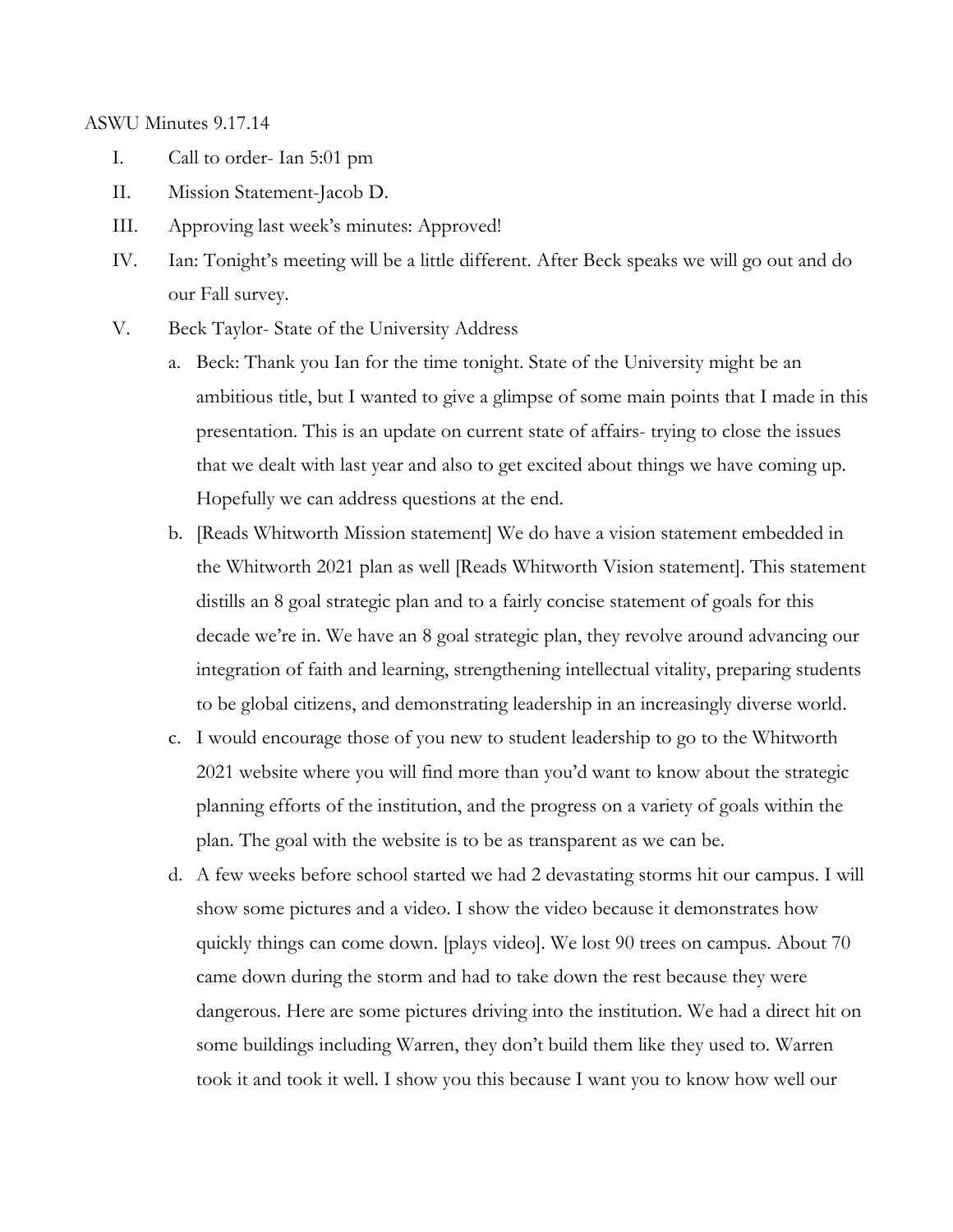grounds folks worked over the three weeks getting ready for move-in. We can see scars here and there but for the most part campus looks untouched. If you see people working hard on grounds make sure to thank them. They had just finished the big dig- 17-foot deep trench. They had just got it looking good when the storm happened, didn't get a break as a result. We are going to reforest- we will use it as an opportunity to diversify our canopy. The pines are iconic at Whitworth but the problem of having them all at one height or age is that you could lose your entire canopy if a problem occurs. Arborists will be planting a variety of different species especially in the spring.

- e. Last year was an interesting year for Whitworth- we had to face some significant budget challenges. This group was instrumental in student feedback last year, and we also want to be transparent. We projected budget shortfalls for fiscal years 14 and 15. We missed budgeted enrollment targets in all areas, financial aid expenses higher than expected, and hadn't quite digested the goal for four years ago to stabilize undergrad enrollment. All these things contributed to a perfect storm. Fall of 2010 was one of the largest we'd had. That class graduated and we brought in a small class. What did we to do address the challenge- cut our budget by \$2.5 million. We did put a lot of deferred maintenance items on hold. We have a huge physical plant we have to take care of at Whitworth so we had to put those projects on hold. Other changes were reductions on insurance, left some faculty and staff lines, and one-time expense reductions across all divisions. Tended to try not to cut enrollment. All of these things come back this year, one-time expense reductions.
- f. We also had a projected budget deficit of \$1.7 million for FY15. I set up an advisory task force with student leadership on it, and university council input. Found permanent core budget reductions of \$1.3 million. (including CRC suspension, student health center fee, etc). Also the decrease in the printing page allotment. All of those things added up to about \$1.3 million. In April I presented a balanced budget for this year of \$66.4 million with a 4% tuition increase for FY15 but this is the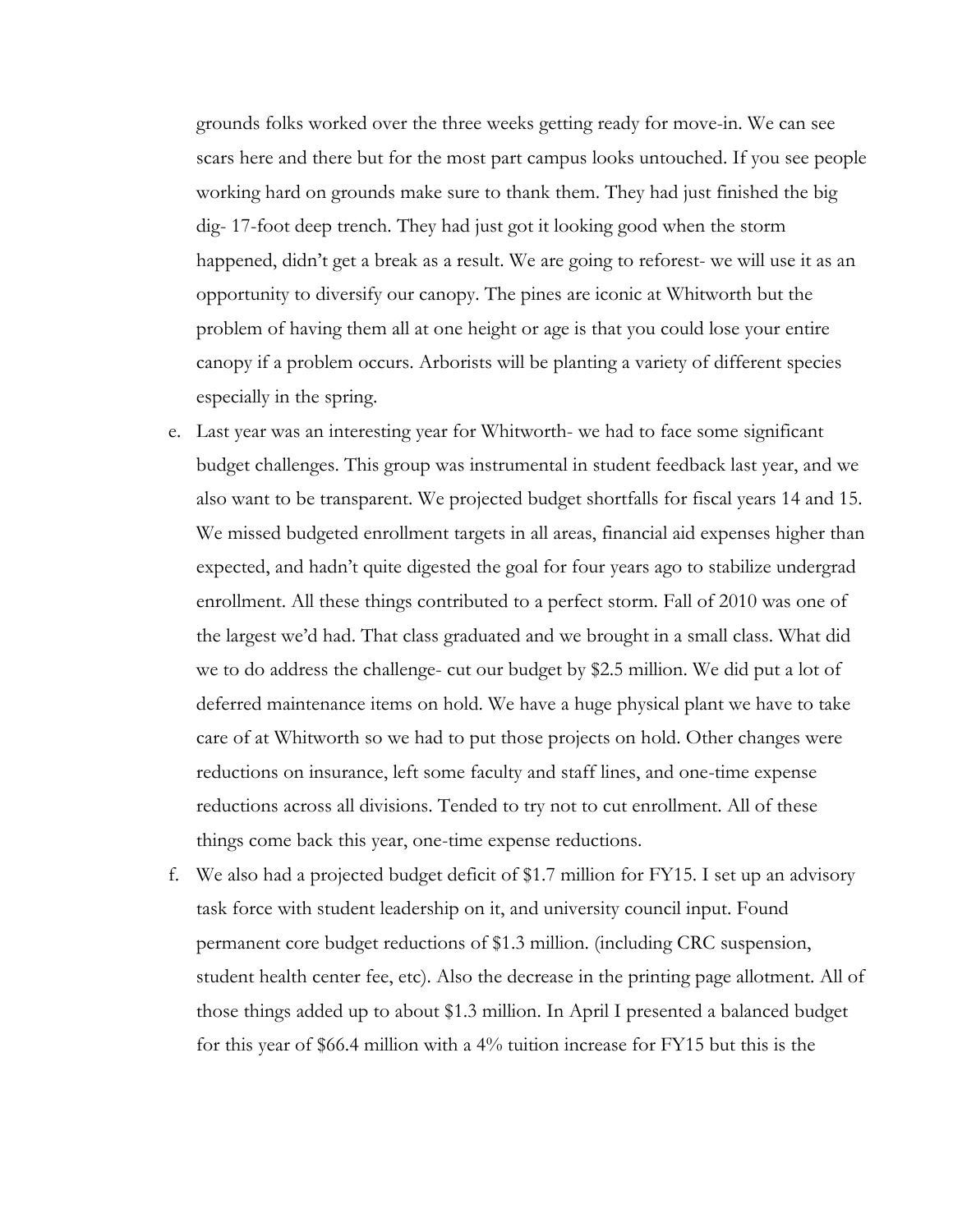lowest increase in 13 years. In our initial modeling for next year we will try to keep those increases as low as possible. We did some hard work last year.

- g. Open issues- Costa Rica Center. There is a task force that will be delivering a recommendation for us in a matter of days, which we will take very seriously. We will get feedback on the decision and Carol will be coming in to speak in October. I had a meeting with Kristiana Holmes on the student health piece. We're excited about the new start and about some things I cant say a lot about, but you should see an expansion of services offered. This doesn't close the chapter on that work but the good news is I think we're over the hump. We were able to make our enrollment goals this year and we've digested the stabilized enrollment decision. Many other institutions are trying to grow quickly, but we said we like the size we are and we want to invest in quality not size. That's a big deal in higher education and we can show that you can sustain a quality academic enterprise without having to add more students. Allows us to invest more into the quality of the experience rather than the scope.
- h. Enrollment update-  $10<sup>th</sup>$  class day is when we take our census of enrollment. Just under 3,000 students, we're only 6 students short of the highest head count we've had as an institution. Traditional students- 2,260. Our goal is 2,300 so we have a little room to grow. Our non-traditional programs are growing and that allows us to hold undergraduate population stable with increases in revenue. We have 85% persistence rate from first year to second year. This is very very good, but we want it to be 90% so we're working hard to figure that out. We will play offense this year as we plan for future years.
- i. I'm hesitant to list highlights but I'll do it anyway, last year was a good year for us despite the financial challenges. Great effort last year with the million meals project that our students led. I applaud you all again for that. Successful SOE dean search, VPFA search, 6 student Fullbrights awarded, opening of Marriage and Family Wellness center, established Amy M. Ryan Professorship in the Liberal Arts and the Sue Chandler Professorship in Education.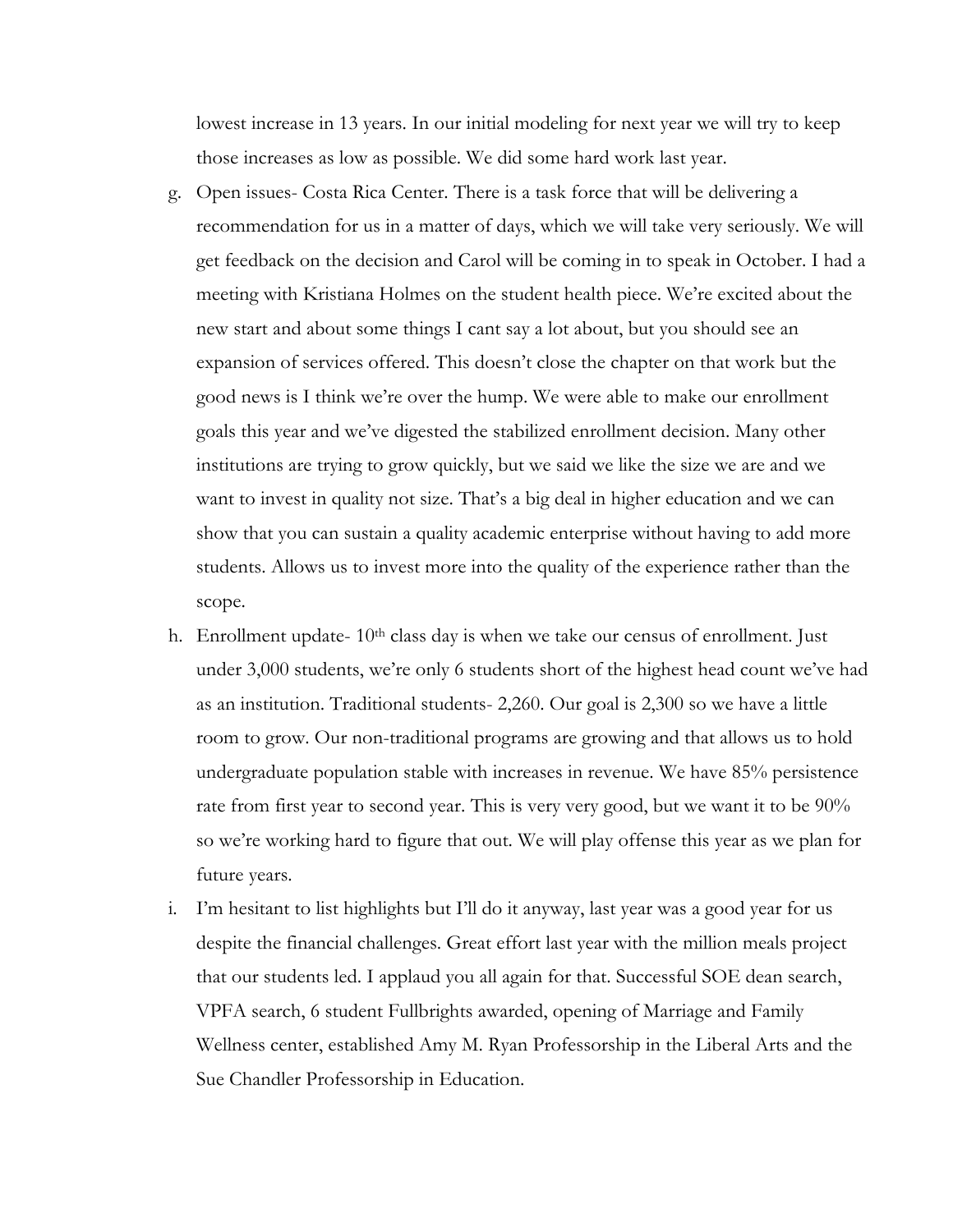- j. Forensics and ethics bowl teams win championships, Whitworth received \$1.4m in grants from Lilly and Murdock to establish new Office of Church Engagement, successful search for a new athletics director. We're rocking in the classroom and the field of competition. We were just named the 3rd best value in the western United States. We're celebrating 125 years this year. We've got October 9-12 as a big weekend for us as Homecoming weekend [and many other events]. 125-second lecture videos will also be great to celebrate the quality of our faculty. [plays a lecture video]
- k. We also are publishing a commemorative book for 125 years. I just donated one to ASWU. It is \$19.99 in the bookstore. Covers the stories of influential people and things. Something you'll be hearing about is that we are launching something called the campaign for Whitworth. The largest and boldest fundraising campaign we've had as an institution. The goal is to raise \$100 million for scholarships, students, etc. We will announce this on October 11, we've raised \$60 million in the quiet phase of the campaign. We've got another \$40 million to raise. This is a big deal for us.
- l. Campus safety and security: our sister institution SPU had a tragic event on their campus. I would classify Whitworth's approach until that point as diligent but maybe not urgent. I put the campus on notice after that incident- we will be urgent as to how our campus is prepared for a whole host of emergencies we might face. We had a full scale SWAT exercise on campus and did a simulation. On November 6 we will have a campus active shooter drill. Our campus will be alerted to what we would do if something like that were to happen. This can expose weaknesses in our systems.
- m. Regarding the emergency broadcast email texting system: Up to this point you've had opt-in options, but now its opt-out. You will get the messages unless you tell us to remove your number. The blue poles around campus have the ability to broadcast messages. New video monitors around. Interior locks in all classrooms. It's not just the impact of an active shooter, but also Mother Nature emergencies. Our most probable emergency on campus is a snow emergency, losing power, etc. In addition to planning for things like a violent intruder, we're also planning on more likely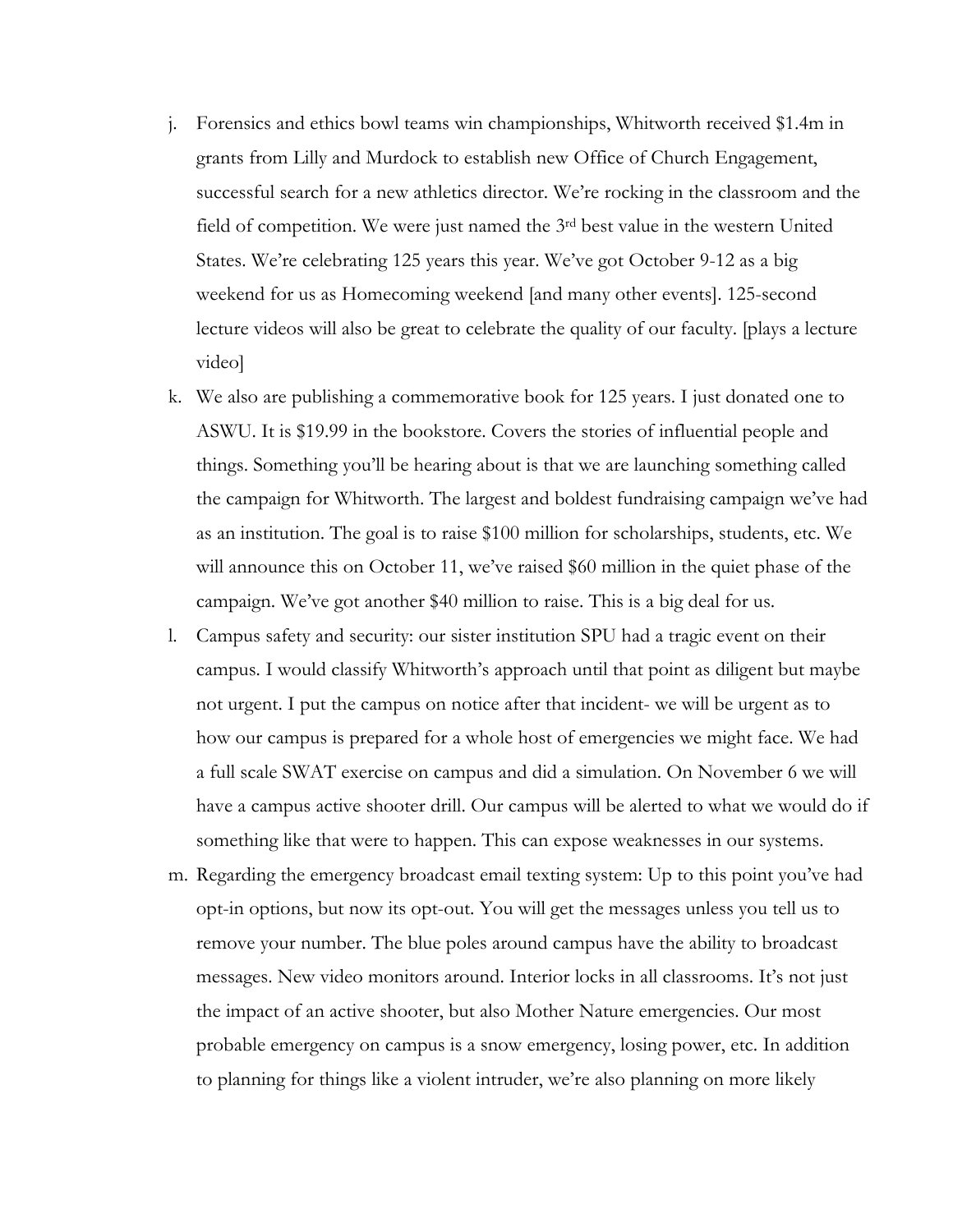scenarios. Hold me accountable to this. If you're seeing things we're not doing that we should be let me know, or if there is confusion. We're going to move the ball on this this year to get our campus secure and safe, and also maintain our accessible open campus.

- n. Questions?
- o. Jacob D: For the institutional head count- which groups fall into that?
- p. Beck: That doesn't account for how many credits someone is taking, so part time students count in that head count. That is just bodies. When we talk about full time matriculated day students, those are full time students. We have a lot of part time students. It also counts our graduate and continuing studies students. We have more undergrads on campus than we've ever had.
- q. Erika: There have been recent reports of federal government title 9 funds- is Whitworth upping their game in that realm?
- r. Beck: My answer could come across as sounding like we're doing this to fit in the regulatory environment but we have a more noble rationale for doing what we're doing. Our responsibility is to protect the safety of people on campus. That has to fit into title 9. Standards are increasing- trying to keep up with the standards, and making sure those of us charged with campus safety and security understand our responsibilities and safer reporting structures that protect and start a redemption oriented intervention. Green dot is one of our most visible initiatives outside of title 9. Were doing a lot of staff and faculty training. Title 9 issues as they relate to campus safety and security are among the top 5 issues on my desk right now.
- s. Jerrica: If we were to have another storm like this summer, are there plans for student safety? Or students on higher floors to move to a basement?
- t. Beck: Firstly use common sense. The chances of having another windstorm like this summer are very low. The extreme heat this summer was a main cause. But use common sense. Don't stand under the trees. We are working with building monitors that we now have. Working with folks for safety protocols.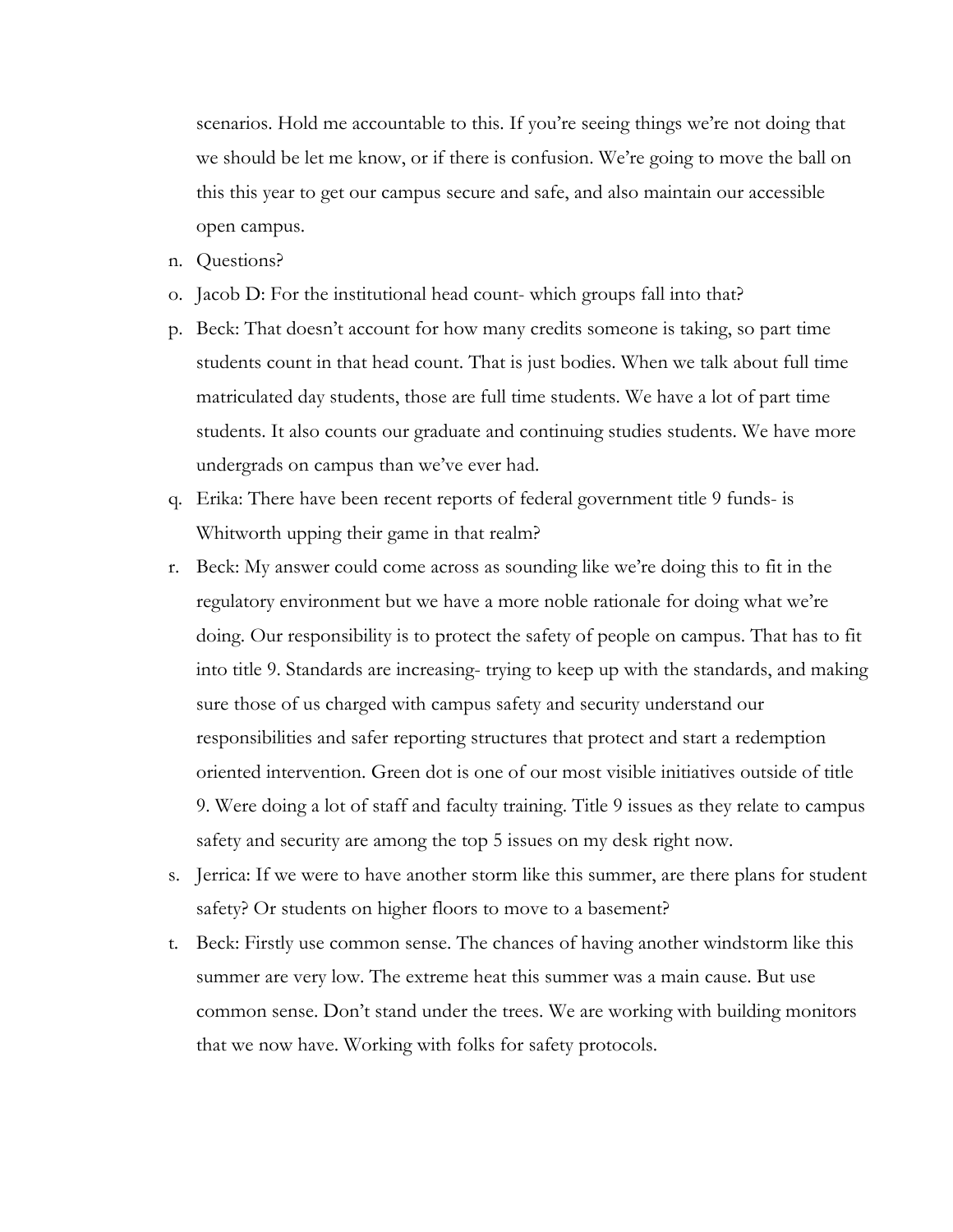- u. Tom: Survey team working with the Costa Rica center, what's the likelihood of reopening it?
- v. Beck: The task force will be delivering its report in the next few days, I don't want to give speculation or opinion before that. I want to take the recommendation and go from there. It will be sent out, be looking for that.
- w. Raleigh: As far as the campaign for Whitworth we will get on October 11, will there be the breakdown as far as where the funds will go?
- x. Beck: Yes, students have also had input on that. We have campaign steering committee now. We've garnered input from students all along, but annual giving keeps tuition costs lower, endowment provides for long-term stability, and facilities. Right now our marquee project is a major renovation and expansion of music building- we're more than half way to our fundraising goal for that
- y. Haley: For the active campus shooter drill- how will it be structured and how will students know what to do?
- z. Beck: We have some work to do between now and November 6. Stay tuned; we will work through a lot of different channels. It will be more of an acknowledgement, if I were here and this was happening where would I go or what would I do. You can't plan for these things but I think SPU handled it very well because they did active drills on a regular basis and their community was attuned to "if this happens what would I do".
- aa. Megan: You said you'll be installing inside locks in classrooms, would you also consider putting them in restrooms?
- bb.Beck: That's a good point! [written down].
	- i. The purpose of a drill is to show where our weak spots are.
- cc. Jordan: You mentioned 4% tuition increase, is there any plan to keep the physical number for tuition constant rather than just the percentage?
- dd. Beck: Our biggest cost is people as an institution. As employees you expect increases in pay, etc. My employees are no different. Many of my employees have PhD's and they are garnering a wage premium in the market. That 4% is largely made up of what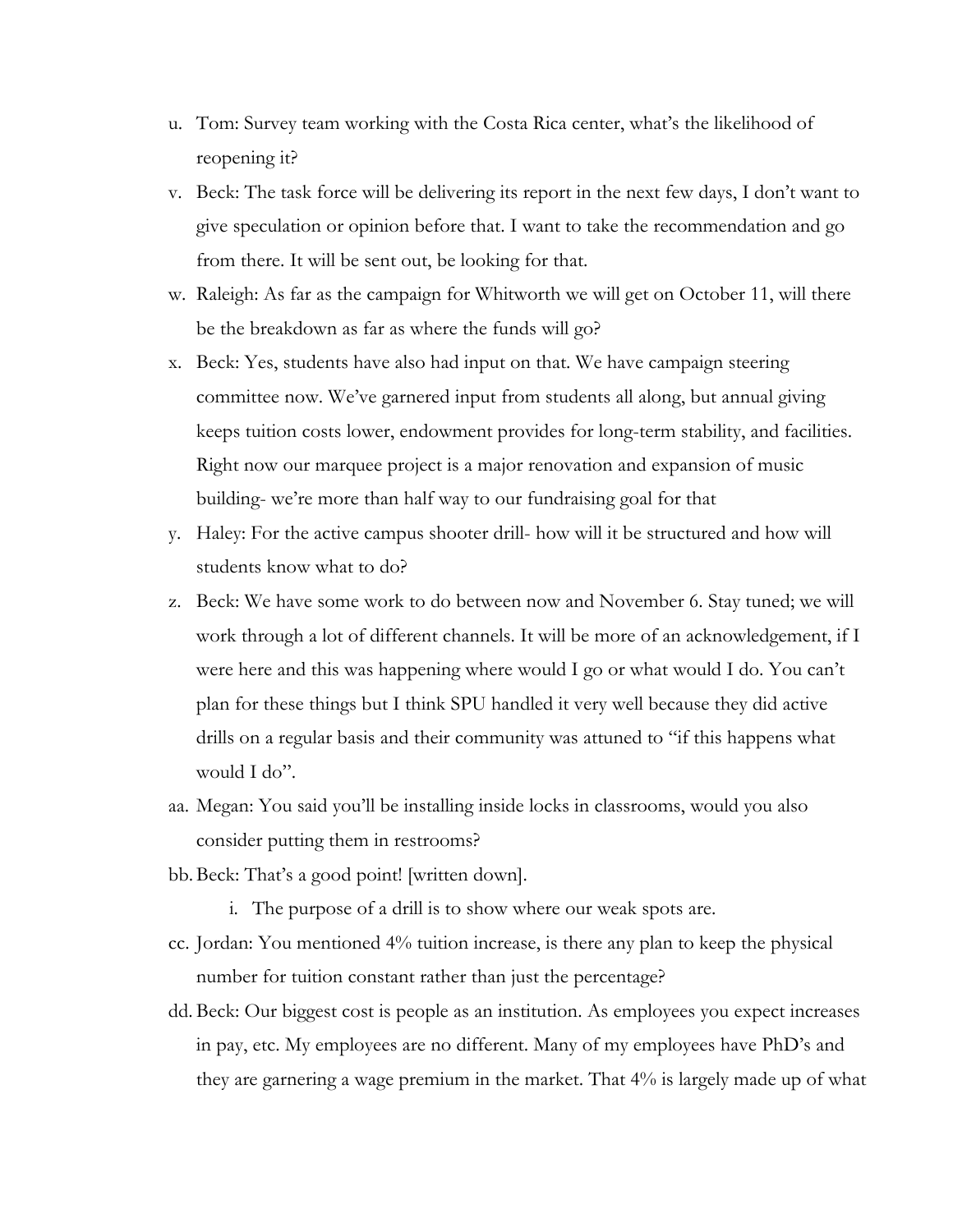it takes to keep up with wage increase for highly educated employees. In order to keep the number down I would have to decide if I should not pay the employees what they're worth, or get rid of a bunch of them. Either of these decreases the quality of the experience on campus, so a lot of those costs are uncontrollable. Last year we cut some controllable costs, and that's more of what we need to do so we're not spending money we don't need to have to keep the number low.

- ee. Guest: [question regarding reserve funds and debt]
- ff. Beck: Part of how we dealt with the deficit is we just cut some budgets. We are also creating more active reserve funds. We're creating a new reserve fund. Higher education- enrollment volatility is here to stay. We need to have a robust reserve fund that can take the hit for us in the meantime so we are trying to be better on the budgeting side.
- gg. Beck: Thank you all for your leadership. That says a lot about you and we appreciate it very much.
- VI. Star awards:
	- a. Ian: Katie! Someone stayed up until 4am on Monday morning to finish the paper that came out today. It looks fantastic! Thanks so much for providing that service to our campus.
	- b. Eli: Kevin! He's been doing a good job getting on top of requisitions, and lots of people coming in with money problems. Also new clubs, etc. He's doing an amazing job.
- VII. Reports & Vibes
	- a. Alicen: Operation Christmas child- meeting tomorrow night at 6:30.
	- b. Tom: Reminding you guys of battle for the bell- local high school football game between Mead and Mt. Spokane. I'd love senators to put that in the newsletters. 7:30pm on October 10<sup>th</sup>.
	- c. Matt: Kipos garden Harvest festival on Sunday- 1 to 4pm. There will be music, produce, pies, games, prizes.